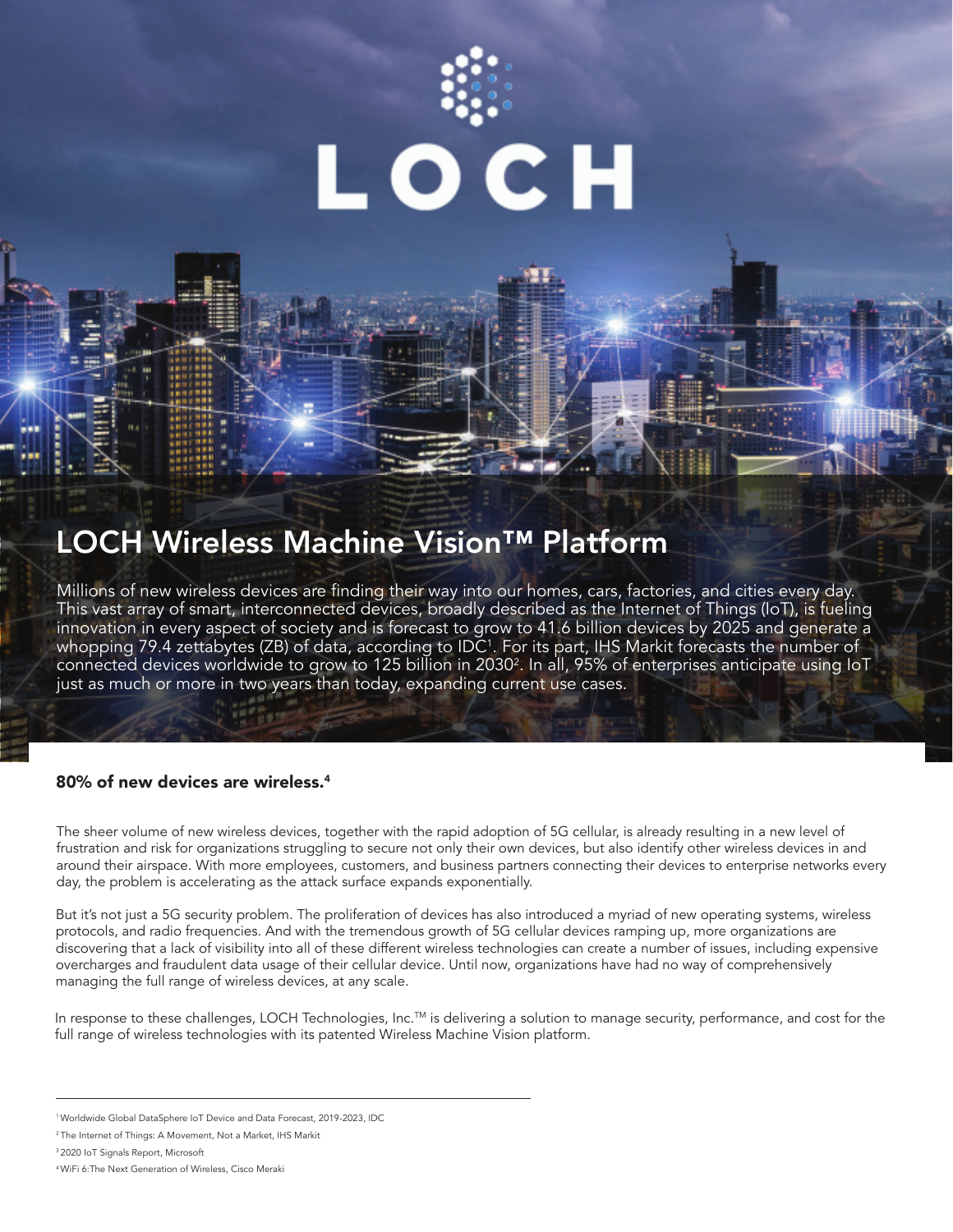125 billion connected devices coming<sup>2</sup>

9x increase in attacks on IoT devices<sup>5</sup>



### Challenges and Risks in Managing 5G and Other Wireless IoT Devices

Wireless devices have become business-critical in many enterprise environments, yet organizations face significant challenges in managing them effectively. For instance, 97% of organizations admit to having security concerns when adopting wireless solutions. And, when it comes to cost and performance management, such as for cellular SIM card billing and network bandwidth, enterprises typically have no real-time visibility and control, whatsoever.

Active management for these devices is still immature, compared to traditional wired endpoints, which are managed with traditional endpoint management and security tools. This new shift to "wireless everywhere" has IT and security professionals increasingly anxious about how poor visibility and management is quickly becoming an enormous business and societal risk.

The stakes are too high when poor device security can lead to data breaches and network disruptions that can shut down a medical device, corporate network, or even the industrial control systems that provide the services we rely on every day. What, for example, are the human and financial costs associated with a ogue wireless device leading to the poisoning of a town's entire water supply or taking down a region's power grid?



Confidently and e fectively deploying the wireless solutions that will usher in the next phase of business transformation will separate those who just survive from those who thrive. And to do that, organizations need to make sure that every wireless device is seen, actively managed, and secure.

<sup>&</sup>lt;sup>5</sup> Kaspersky Reports More Than 100 Million Attacks Hit Smart Devices in H1 2019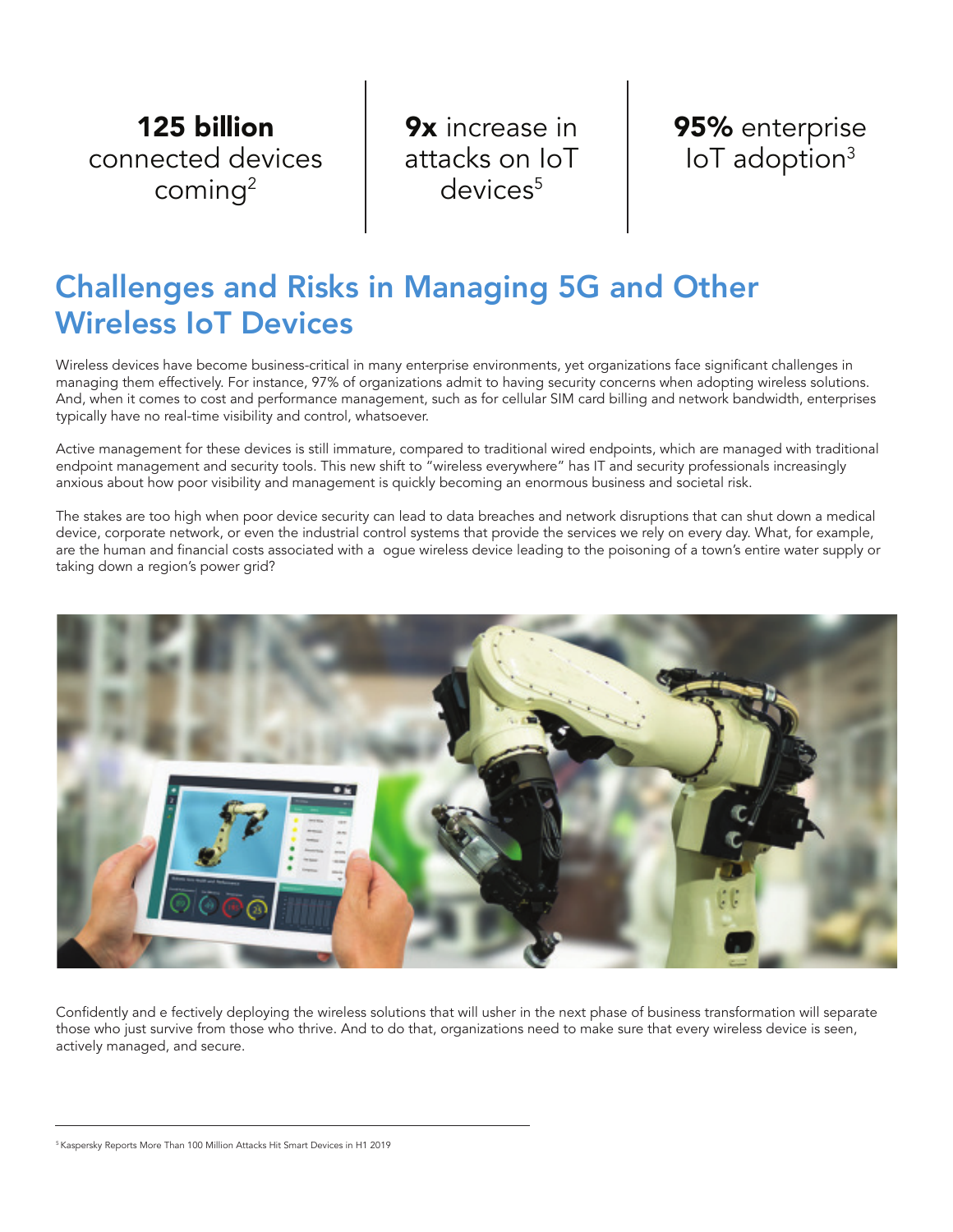# LOCH Wireless Machine Vision Platform

LOCH helps bring order to this world of wireless chaos. With its patented Wireless Machine Vision platform, LOCH provides full and proactive management and security for all 5G, operational technology (OT), and IoT environments. Every connected device needs to be visible, manageable, and secure, regardless of the type of device, the protocol it uses, and who owns it. Whether for 5G, broad-spectrum IoT wireless, or Citizens Broadband Radio Service (CBRS) environments, LOCH helps customers manage security, performance, and cost for the full range of wireless devices. By providing full visibility and actionable intelligence on all devices, LOCH enables organizations to confidently embrace the new world of wi eless innovation that is driving the next generation of digital transformation.



Figure 1. The LOCH Wireless Machine Vision platform enables organizations to discover, inventory, monitor, and help secure ALL devices and ANY wireless network comprehensively and securely.

# Support for Hyper-WAN (5G) Environments

Without real-time visibility, monitoring, and active management of 5G wireless devices, enterprises have no way of managing the risk and costs associated with them. There is no way, for example, to predict data usage, monitor device policy and behavior, or detect and remediate real-time threats to the environment.

To address this, the AirHook<sup>sm</sup> service provides real-time visibility and comprehensive security, performance, and cost management for 5G cellular devices across all carriers. Round-the-clock visibility and behavior monitoring helps organizations ensure data usage and airtime costs align to policies, which are critical in identifying misuse, cost, and security issues. Organizations can now anticipate and control airtime costs with real-time visibility, instrumentation, and prescriptive guidance.

#### Benefits of the AirHook service

- Visibility and control of all Subscriber Identity Module (SIM) cards and their host devices
- Policy-based management of all device and network usage
- Report on data usage for all devices at aggregate, group, and per-device views
- Real-time pool balancing and management of device data usage
- Terminate high-utilization devices before they exceed capacity limits and cost overages
- Add and remove devices from any carrier network
- Identify and block access of suspicious devices
- Detect and remediate vulnerabilities and threats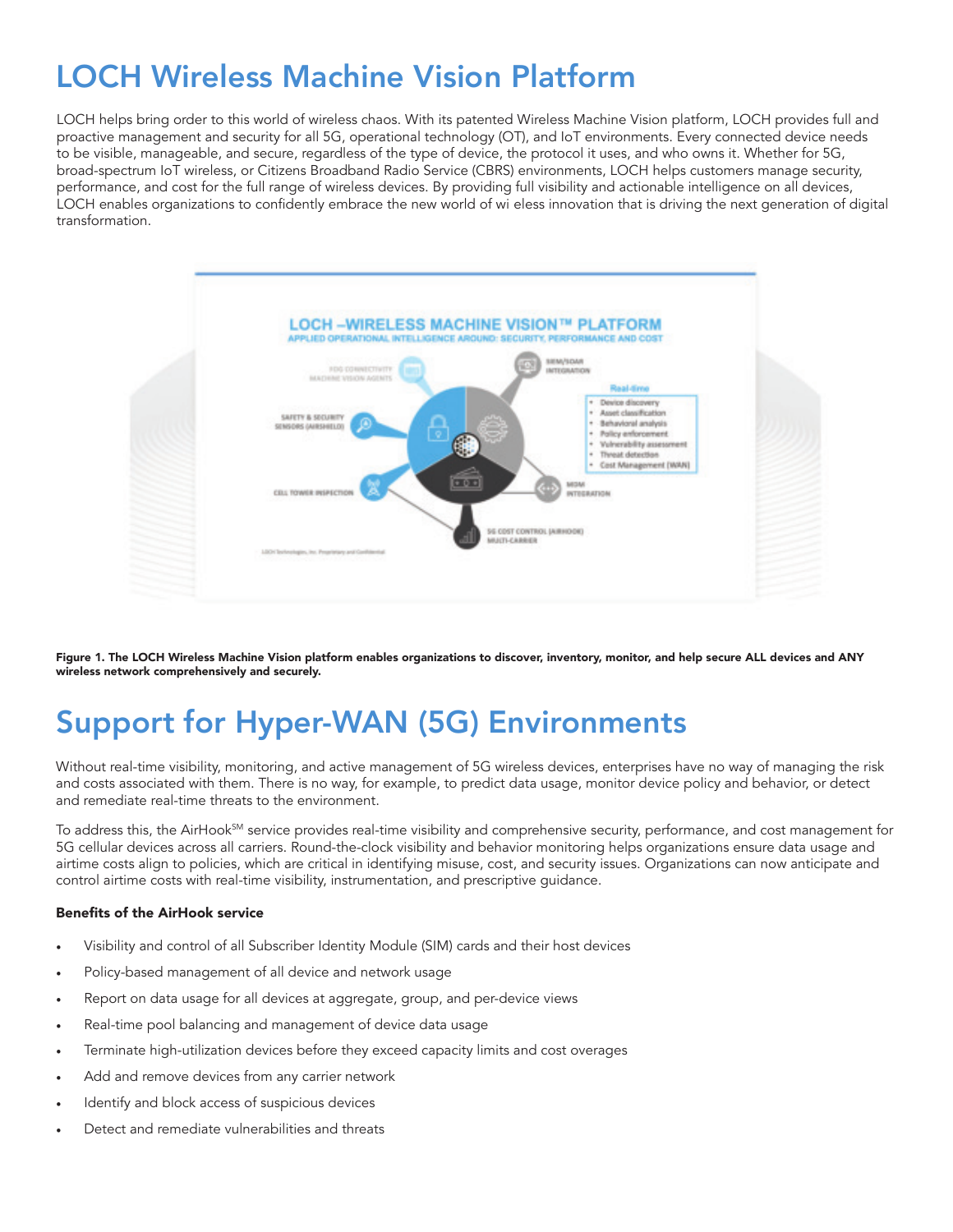## Support for Multi-LAN (broad-spectrum IoT wireless) Environments

The inability to see and accurately identify every device in and around your environment can create blind spots and vulnerabilities that can lead to corporate espionage, data exfiltration, and security reaches.

The AirShield<sup>SM</sup> service provides non-intrusive real-time visibility and comprehensive monitoring and protection for broad-spectrum wireless devices for IoT, Industrial Internet of Things (IIOT), Internet of Medical Things (IOMT), and OT environments, irrespective of operating system, protocol, or connection type. With its software-defined radio and ireless Deep Packet Inspection (WDPI) capabilities, AirShield monitors an organization's entire airspace to ensure the environment is protected against rogue devices, misconfigu ed devices, and previously-undetected wireless threats.

#### Benefits of the AirShield service

- Software-defined radio enables support for existing and futu e 5G cellular, Citizens Broadband Radio Service (CBRS), and radio frequencies specific to OT and IoT (e.g., 802.11, Bluetooth, Blue ooth Low Energy, Zigbee, LoRa, etc.)
- Complete asset inventory and classification p ovides real-time view of every device, its performance, and overall security posture
- Enables zero trust access control through behavioral analysis, anomaly detection, threat ranking, air isolation, and policy management
- Policy-based threat monitoring, detection, and remediation to support regulatory compliance
- Integration with enterprise access control, Security Information and Event Management (SIEM), Security Orchestration, Automation and Response (SOAR), and IT Service Management (ITSM) platforms to help security teams respond quickly